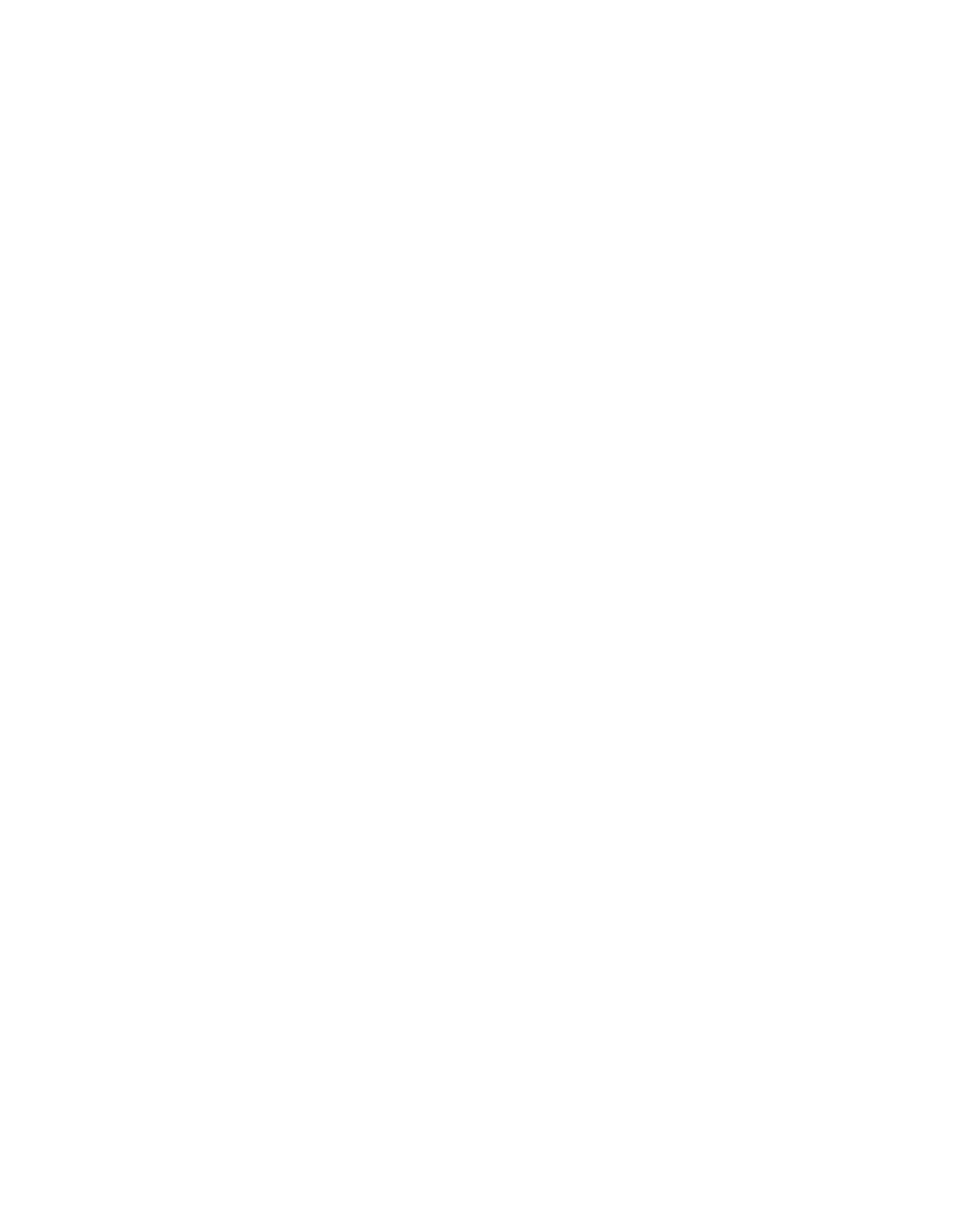# **Table of Contents**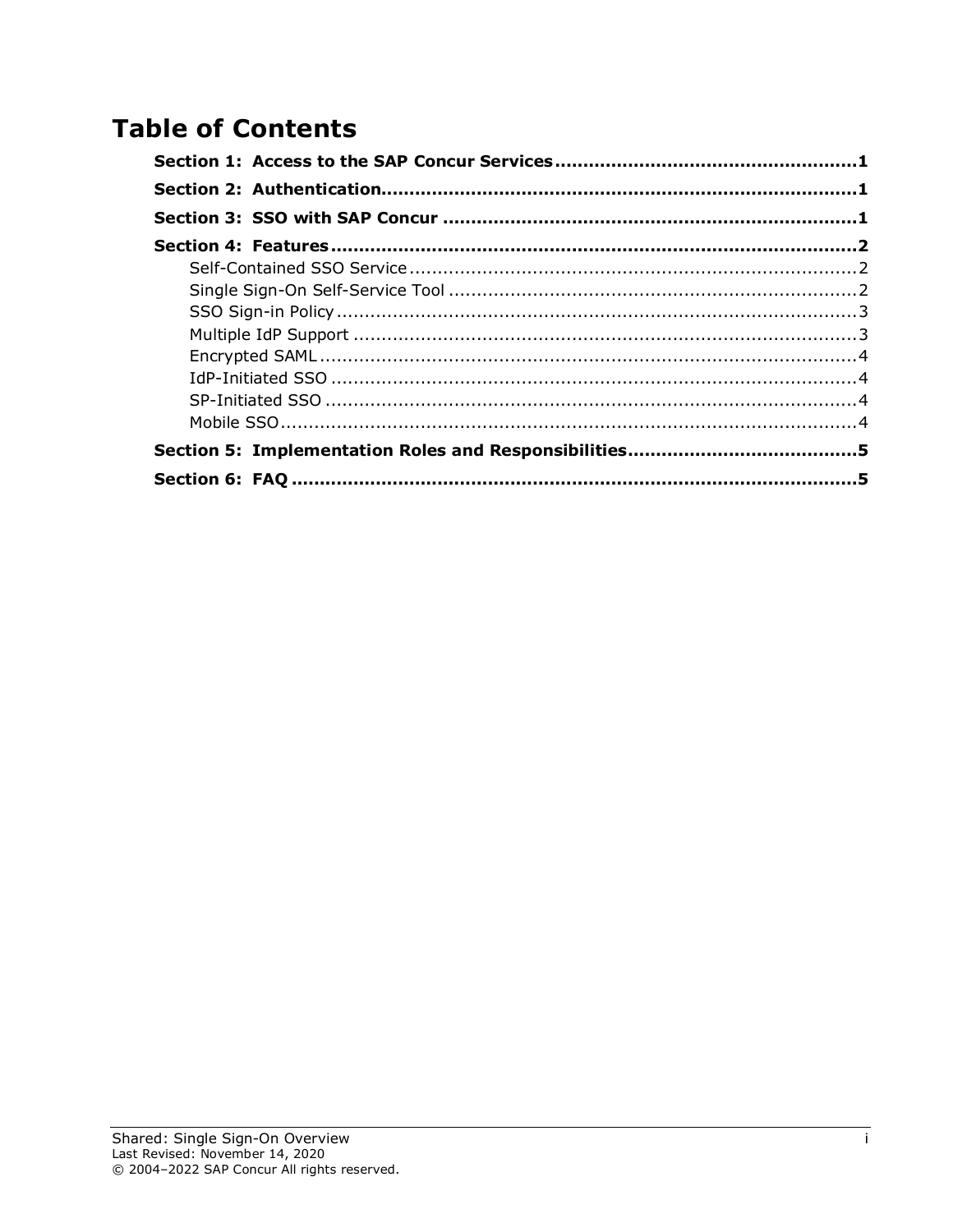# **Revision History**

| l Date            | <b>Notes/Comments/Changes</b>                                        |
|-------------------|----------------------------------------------------------------------|
| January 21, 2022  | Updated the copyright year; no other changes; cover date not updated |
| November 14, 2020 | Initial publication                                                  |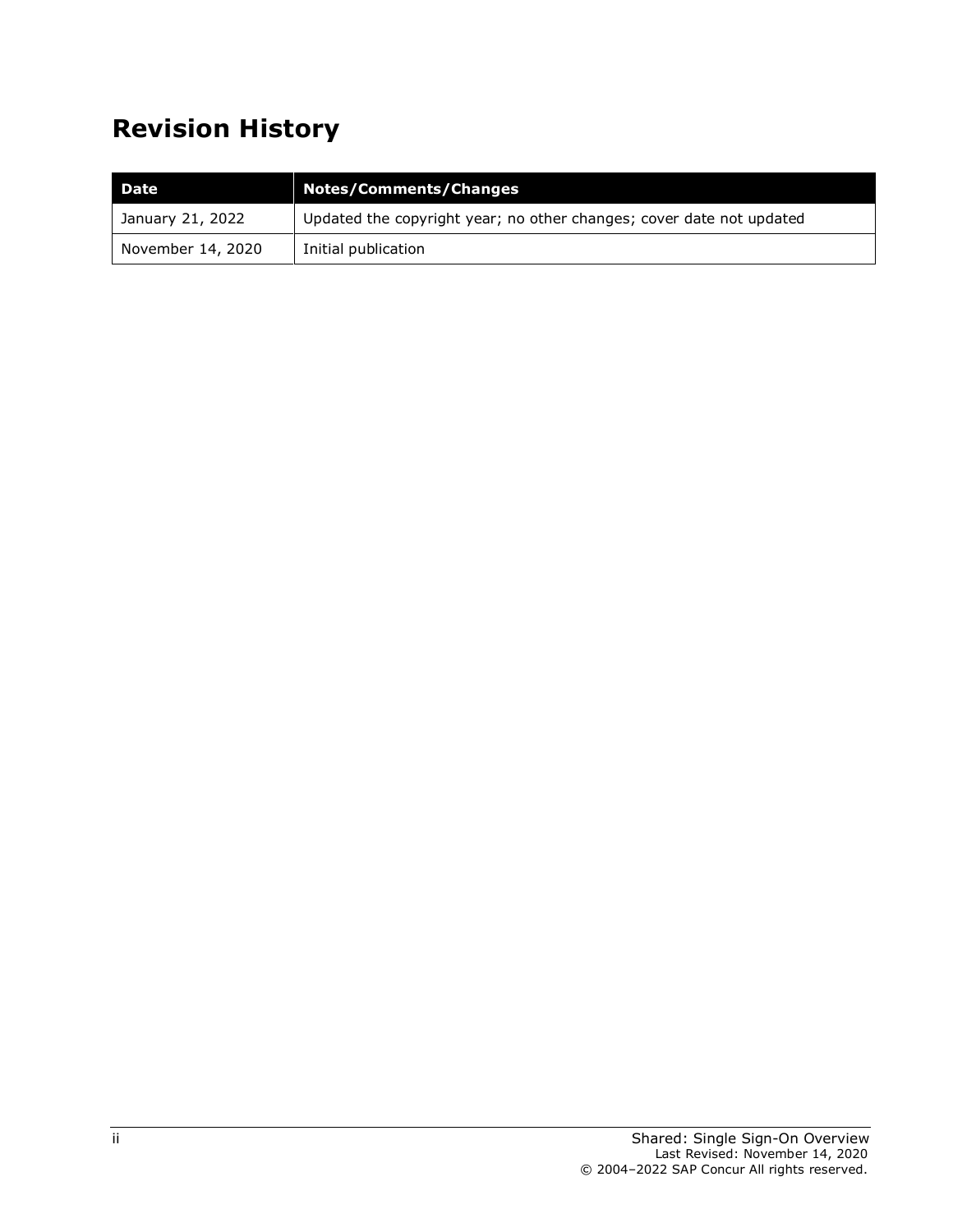# **SSO Service – Overview**

# **Section 1: Access to the SAP Concur Services**

<span id="page-4-0"></span>SAP Concur services are web-based applications. As such, there is no software or hardware that a company needs to buy, install, or maintain. To access the services, users navigate to [https://www.concursolutions.com](https://www.concursolutions.com/) through a web browser.

Users can also access SAP Concur services on their iOS and Android devices using the SAP Concur mobile app.

<span id="page-4-1"></span> $\mathbb{H}$  For more information about supported devices, browsers, and best-practice configurations, refer to the *Concur Travel & Expense Supported Configurations* guide.

## **Section 2: Authentication**

By default, SAP Concur services use an SAP Concur login ID and password. The password complexity rules can be configured during implementation or by contacting SAP Concur support.

SAP Concur also supports Single Sign-On (SSO) via the **SAML 2.0** standard.

For more information about SAML 2.0 standard, please visit OASIS SAML [Wiki.](https://wiki.oasis-open.org/security/FrontPage)

<span id="page-4-2"></span>**NOTE:**SAP Concur does *not* currently support OIDC (OpenID Connect) for webbased single sign-on.

### **Section 3: SSO with SAP Concur**

SAML SSO involves two parties: an identity provider (IdP) and a service provider (SP). SAP Concur is the service provider. SAP Concur supports any identity provider that complies with the SAML 2.0 standard. For example, the SAP Concur SSO service supports various identity providers such as SAP IAS, Microsoft Azure AD, Okta, Ping Identity, OneLogin, JumpCloud, Idaptive, Google G Suite, ADFS, Shibboleth, VMWare Workspace One, Siteminder – and more.

Unlike previous SAP Concur SSO support, which required the intervention of an SAP Concur technician to activate and configure the service, SAP Concur now provides a Single Sign-On self-service option that has no setup fee associated with it. Customers have access to the Single Sign-On self-service option along with the *Shared: Single Sign-On Setup Guide* which includes step-by-step instructions for activation.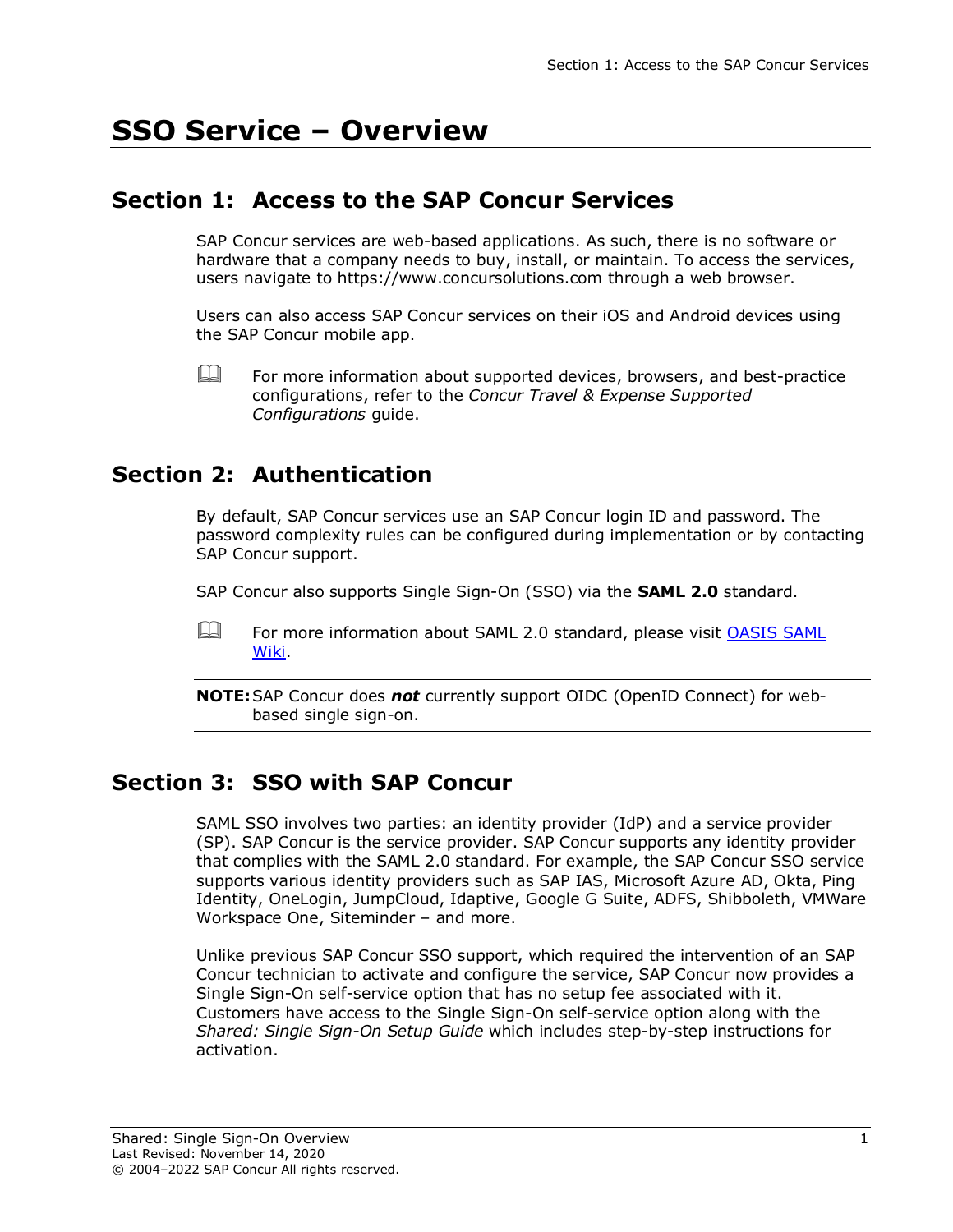**NOTE:**While there is no fee associated with the Single Sign-On self-service option, clients can choose the Single Sign-On assisted service option, which provides support for an additional fee.

The activation steps are fully described in the setup guide and recapped below:

- 1. The company identifies a company admin to act as the SSO admin.
- 2. The SSO admin accesses the **Manage Single Sign-On** page and obtains the SAP Concur SP metadata.
- 3. The SSO admin configures the SSO settings at the IdP based on information from the SP metadata.
- 4. The SSO admin retrieves IdP metadata from the IdP and uploads it to the **Manage Single Sign-On** page.
- 5. The SSO admin adds a few test users and tests the new SSO connection.
- <span id="page-5-0"></span>6. After successful testing, the company rolls out SSO to all SAP Concur users.

### **Section 4: Features**

The SSO service provides the features listed below.

#### <span id="page-5-1"></span>**Self-Contained SSO Service**

The SSO service has been designed for full SAML 2.0 compliance and self-service configuration. It is separate from the legacy SAP Concur SSO stack and can safely be used in parallel to any existing SSO configurations. Once the SSO service has been configured, tested, and deployed, existing SSO customers can request the removal of their legacy SSO configurations so they have only a single tool to manage.

#### <span id="page-5-2"></span>**Single Sign-On Self-Service Tool**

To fast-track the SSO onboarding process and to make long-term SSO management easy and secure, customers can manage their own SSO configuration using the **Manage Single Sign-On** page.

As described in the *Shared: Single Sign-On Setup Guide*, the **Manage Single Sign-On** page is used to:

- Enforce SSO-only sign-in policy for the entire company
- Obtain SAP Concur SP metadata
- Upload IdP metadata to SAP Concur
- Specify the name of each SSO sign-in option
- Specify the URL where users are taken when they sign out of SAP Concur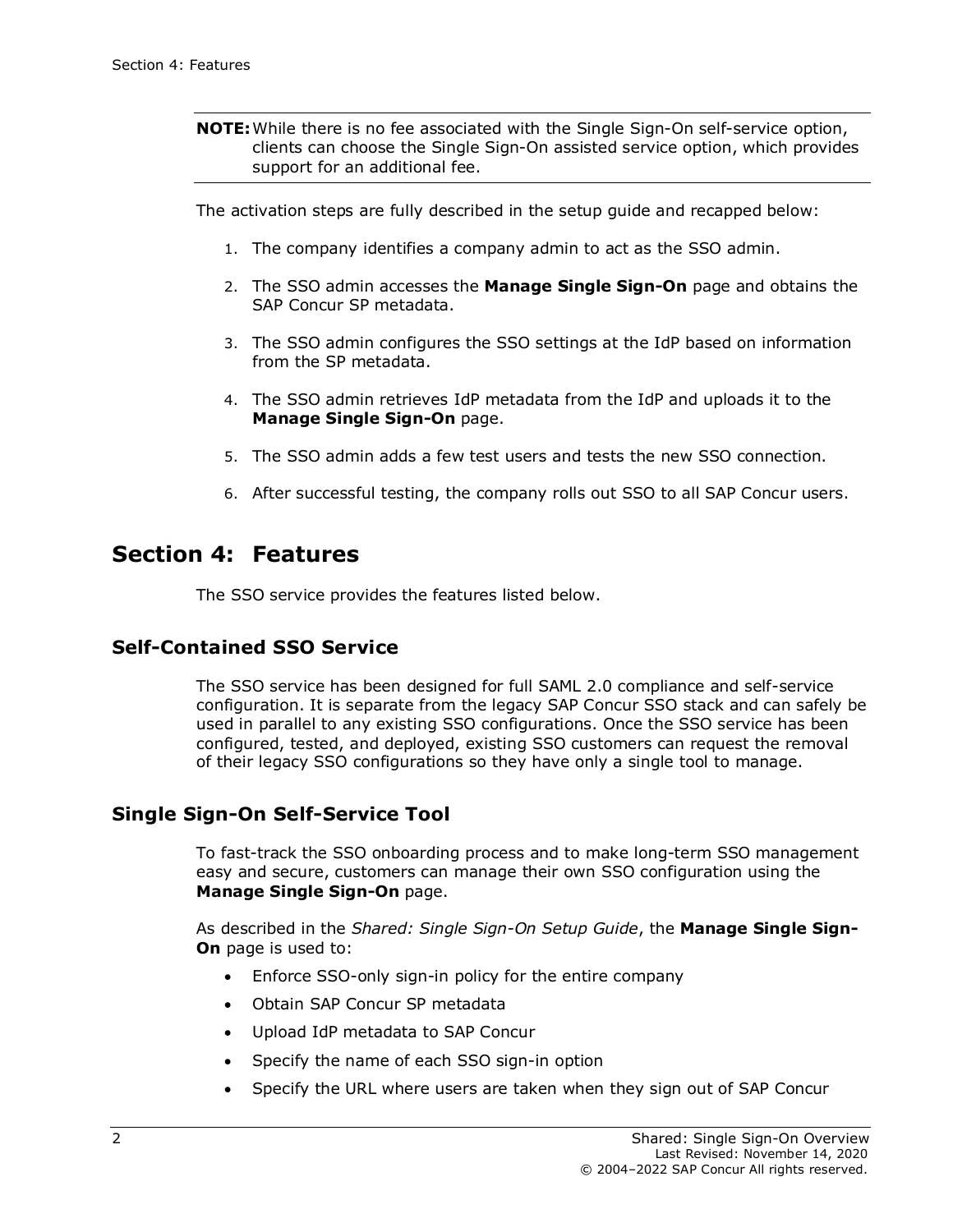**NOTE:**Configuring SSO is a two-part process: uploading SAP Concur SP metadata to IdP and uploading IdP metadata to SAP Concur. The Single Sign-On selfservice tool is used only for the second part of the process – uploading IdP metadata to SAP Concur.

#### <span id="page-6-0"></span>**SSO Sign-in Policy**

The company's SSO admin can manage the SSO sign-in policy on the **Manage Single Sign-On** page using the **SSO Setting** field:

| Enable SSO                  |                                                                       |      |  |
|-----------------------------|-----------------------------------------------------------------------|------|--|
| SSO Setting: SSO Optional ▼ |                                                                       |      |  |
| <b>Get SAP</b>              | <b>SSO Optional</b><br>Users may sign in with a password or with SSO. |      |  |
| Copy or dow                 | <b>SSO Required</b><br>Users must sign in using SSO.                  | litv |  |
| Copy SAP C                  |                                                                       |      |  |

#### ! **IMPORTANT!** Changing the SSO setting to **SSO Required** could cause a disruption in service.

If you change the SSO setting to **SSO Required**, all users will be required to sign in to concursolutions.com through an IdP using SSO. Users—including TMCs, admins, web services, and test user accounts—will be blocked from signing in to concursolutions.com with their username and password.

If this account is managed by a TMC, the TMC must be notified before you change the SSO setting to **SSO Required**.

If you have any questions about making this change, contact SAP Concur support for assistance.

**NOTE:**Supporting SSO enforcement by user group is targeted as a future enhancement. Currently, a company cannot enforce SSO only a specific group. For example, a company might only want to enforce SSO for "FTE (full-time employee)" group but not "Contractor" group. Currently, if that is the desired outcome, best practice is to add all users to the IdP and use the IdP to manage their access to SAP Concur.

#### <span id="page-6-1"></span>**Multiple IdP Support**

A company can upload an unlimited number of IdP metadata to SAP Concur through the Single Sign-On self-service tool. That means a company can connect an unlimited number of IdP apps or connectors to a single SAP Concur entity. The SSO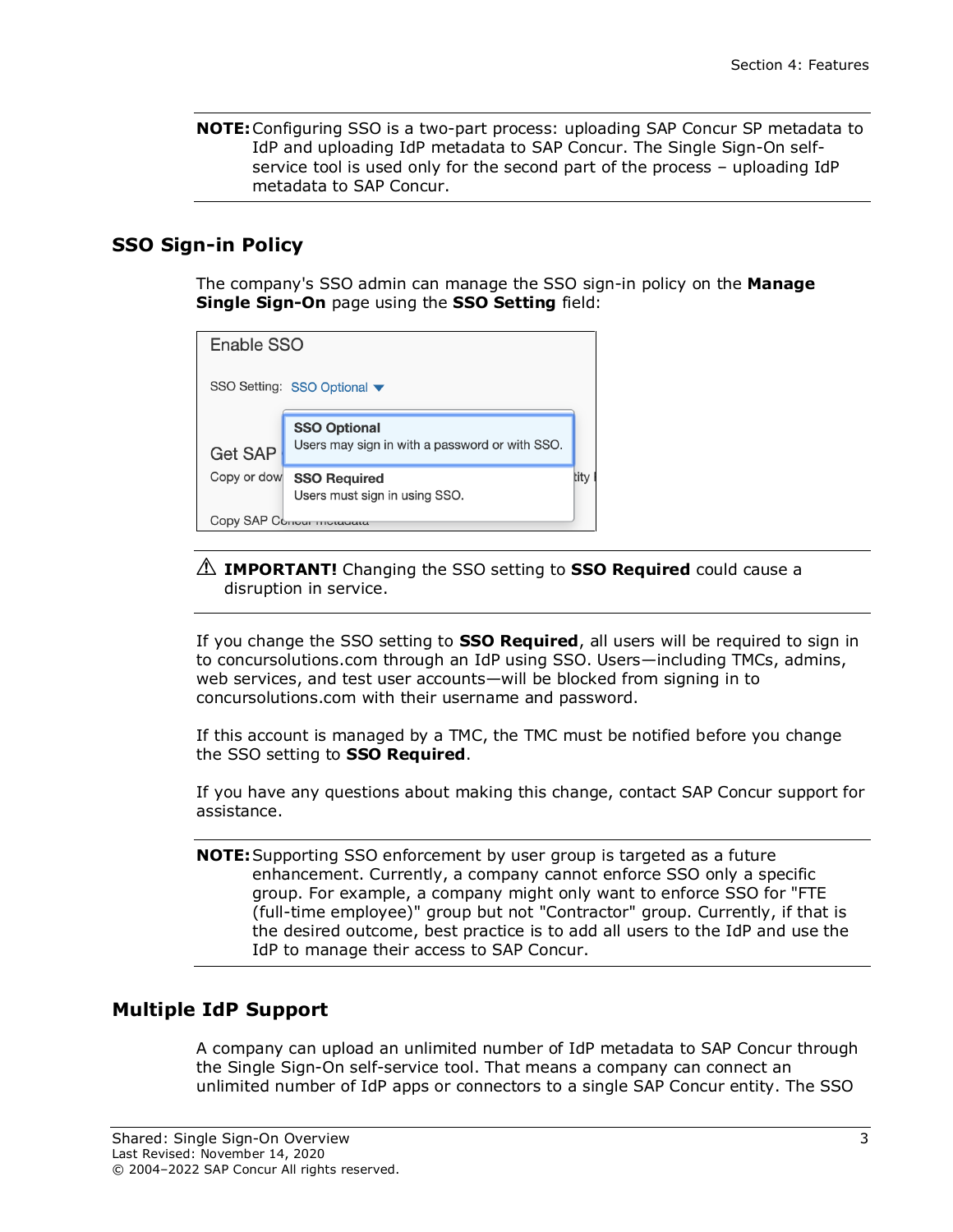admin can give each IdP a user-friendly name such as "Okta (Company A)" so that users know which one to choose during SP-Initiated SSO sign-in.

#### **EXAMPLE**



#### <span id="page-7-0"></span>**Encrypted SAML**

SAP Concur supports encrypted SAML assertion; the encryption key is available in the SAP Concur SP metadata.

For more information, refer to the *Shared: Single Sign-On Setup Guide*.

#### <span id="page-7-1"></span>**IdP-Initiated SSO**

IdP-Initiated SSO is supported. With IdP-Initiated SSO, the user signs in to the IdP and then typically clicks a link or tile on the IdP page to access SAP Concur. Optionally, SSO HTTP-Redirect URL (provided by the IdP) can also be used to initiate the sign in.

#### <span id="page-7-2"></span>**SP-Initiated SSO**

SP-Initiated SSO is supported. With SP-Initiated SSO, the user navigates to concursolutions.com, enters their username, verified email address, or company SSO code, and selects the appropriate SSO option.

The SP-Initiated SSO flow is used by the SAP Concur mobile app to sign in to that platform using SSO.

#### <span id="page-7-3"></span>**Mobile SSO**

SSO is supported on the SAP Concur mobile app on iOS and Android platforms.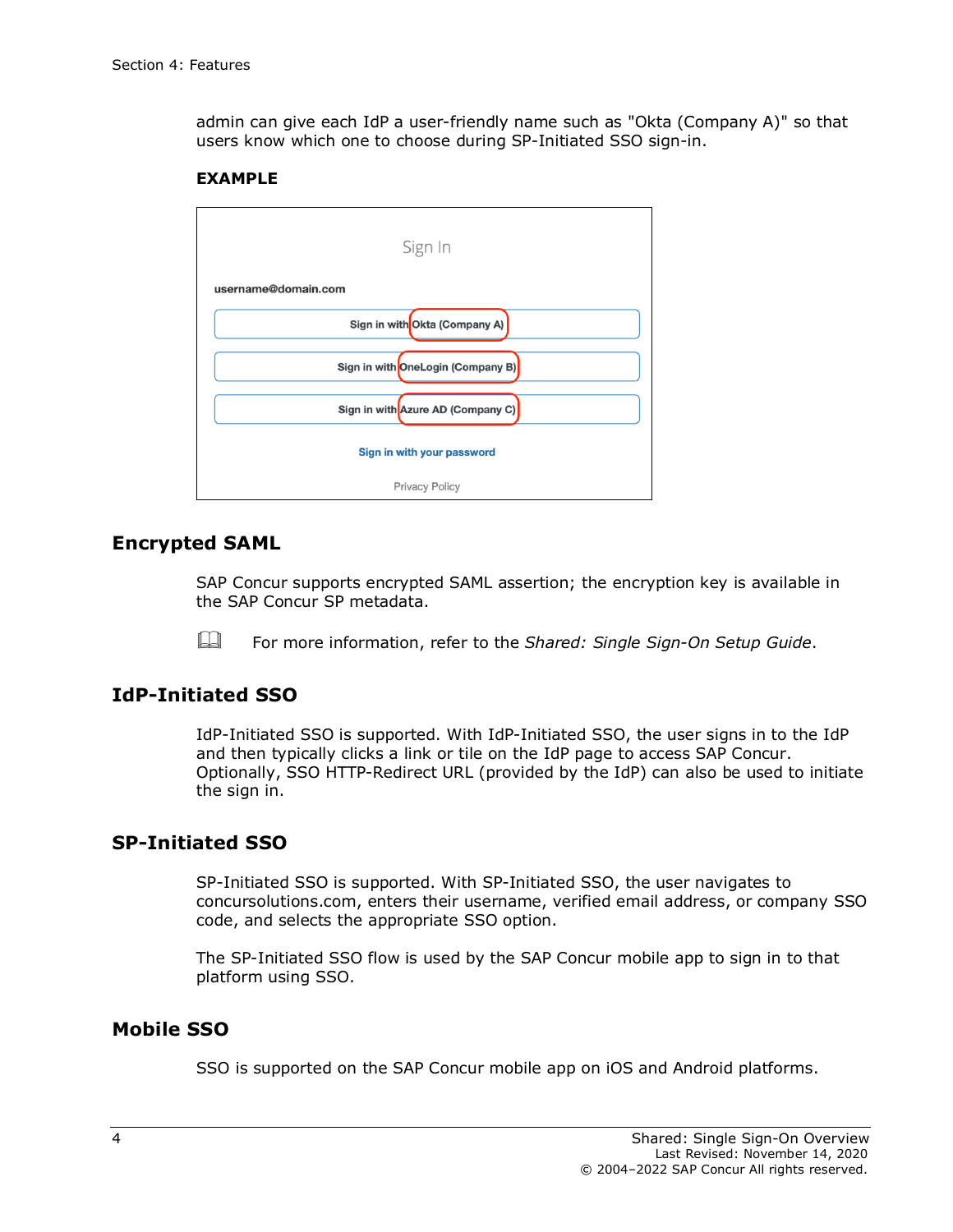The SP-Initiated SSO flow is used by the SAP Concur mobile app to sign in to that platform using SSO.

<span id="page-8-0"></span> For more information on mobile SSO, refer to the *Shared: Single Sign-On Setup Guide*.

## **Section 5: Implementation Roles and Responsibilities**

**SAP Concur Identity Provider Customer** Provides documentation Provides documentation on how to set up SSO on the IdP side Acquires or develops SSO solution that supports the SAML 2.0 standard Q&A Q&A Sets up and self-manages SSO configurations Troubleshoots if errors are on the SAP Concur side Troubleshoots if errors are on the IdP side Finds the correct owner of the problem

Roles and responsibilities are shown in the following table.

# **Section 6: FAQ**

<span id="page-8-1"></span>**Q:** Is "self-signed" certificate permissible in IdP metadata?

**A:** A public X509 (SSL) key from a certificate issued by a trusted certificate authority must be provided. You should not have this problem if you use one of the commercial identity providers. If you build an in-house SSO, a "selfsigned" certificate is permissible if it is within the chain of certificates—for example, if the root certificate generates several sub-certificates that are selfsigned.

**Q:** Does SAP Concur support IP restrictions?

A: While SAP Concur currently provides options for restricting access to the platform to certain IP gateways, it is recommended that you use the IP limiting features of the company's chosen IdP. In this case, users should be required to connect via a VPN to the company network to reach the IdP; server split tunneling should be disabled on the VPN client. It should be noted that restricting access to certain IP gateways can impact performance as users will first be routed to the corporate network and then to the internet rather than via SAP Concur content delivery and acceleration partner.

**Q:** Does SAP Concur support multi-factor authentication (MFA)?

**A**: SAP Concur does not provide direct support for MFA. However, most identity providers provide support for MFA, and that functionality can be configured for signing in to SAP Concur using SSO.